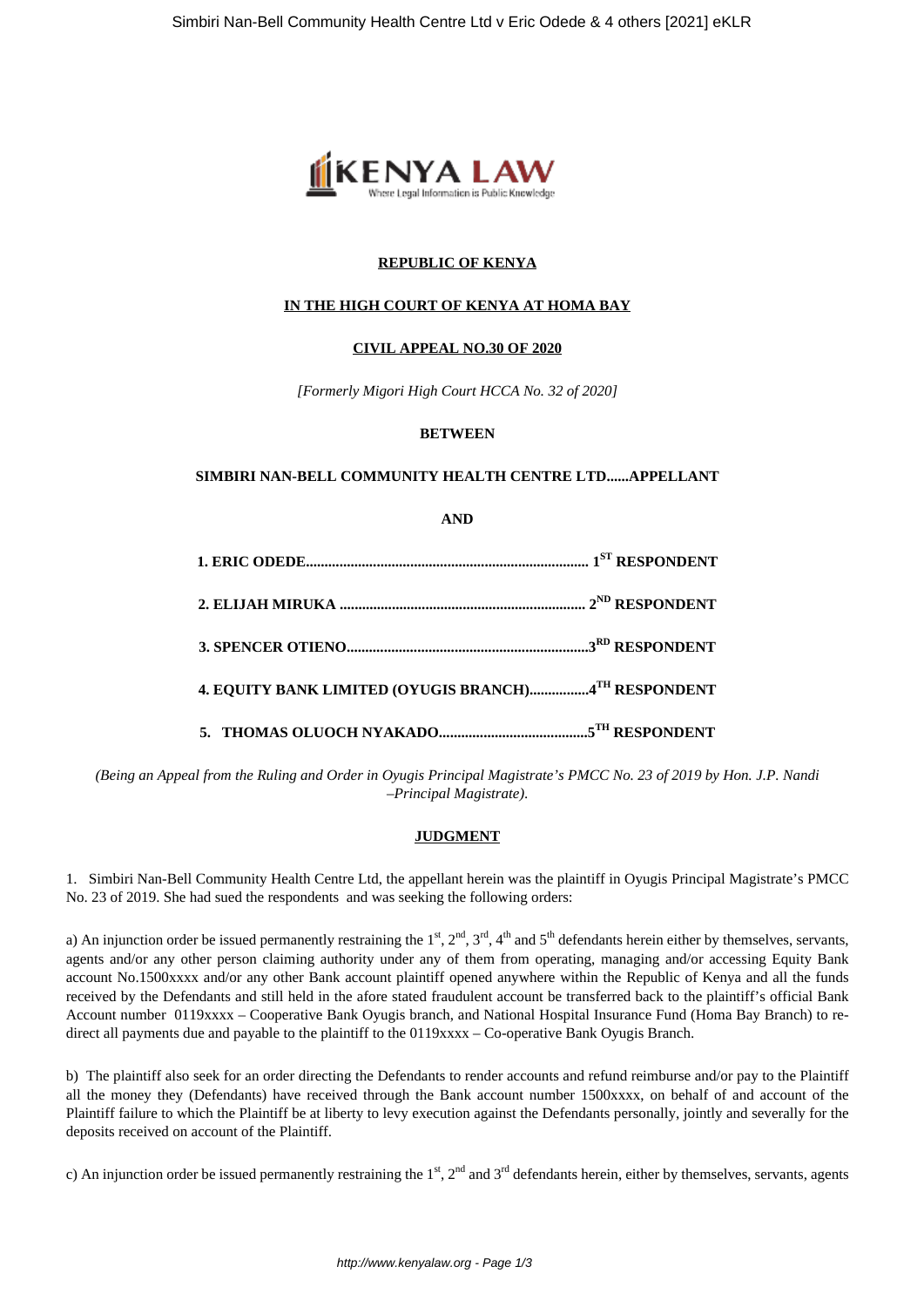and/or any other person claiming authority under any of them from wrongfully and or lawfully interfering with the customers, employees, hospital property and/or Health Facility of the plaintiff ant her hospital situated at Simbiri village near Kosele Township on parcel Numbers Central Kasipul/Kawere/Kamagak/2041 & 2043, and the OCS Kosele Police Station to oversee and implement eviction and enforce and/or ensure compliance with the directions of this court.

d) Costs of the incidentals to this suit.

2. By an application dated  $10<sup>th</sup>$  May, 2019 the applicant was seeking for an injunction among other orders directed at the respondents herein. The application was declined.

3. The appellant was aggrieved by the said ruling and order and filed this appeal. She was represented by the firm of O. M. Otieno & Company Advocates. the following grounds of appeal were raised:

a) The trail magistrate erred in law by failing to grant prayers 2, 3, 4, 5, 6, 7, 8, and 9 of the application dated the  $10<sup>th</sup>$  day of May 2019, or the application under consideration, notwithstanding the clear evidence that the appellant and its directors were the sole and absolute owners of Land parcel number Central Kasipul/Kawere/Kamagak/2041 & 2043, together with developments thereon, with superior and indefeasible rights.

b) The learned trial magistrate erred in law by failing to exercise his discretion in favour of the appellant notwithstanding strong, compelling and prima-facie case established and demonstrated by the appellant which called for the grant of mandatory injunction besides other orders sought by the appellant in the application.

c) The learned trial magistrate erred in law by declining to grant the application and condoning, furthering and perpetuating criminal and illegal activities of the respondents which are expressly prohibited by the Mandatory provisions of Sections 13 & 22(1) of the Medical Practitioners and Dentist Act.

d) The learned trial magistrate erred in law when he unreasonably withheld the exercise of his discretion thereby exposing the public to risks and great danger by authorizing strangers and unlicensed amorphous group to take up the appellant's property and assumed management and misappropriation of funds contrary to law.

e) The decision of the learned trial magistrate is contrary to law and rights to property as coded by the law and the constitution.

f) That the learned trial magistrate erred in law when he misapprehended the principle applicable in grant of injunctions thereby occasioning miscarriage of justice.

4. The 1<sup>st</sup>, 2<sup>nd</sup> 3<sup>rd</sup> and 5<sup>th</sup> respondents were represented by the firm of H. Obach & Partners, Advocates who raised an issue of jurisdiction to transfer this matter to this court.

5. This Court is the first appellate court. I am aware of my duty to evaluate the entire evidence on record bearing in mind that I had no advantage of seeing the witnesses testify and watch their demeanor. I will be guided by the pronouncements in the case of **Selle vs. Associated Motor Boat Co. Ltd. [1965] E.A. 123**, where it was held that the first appellate court has to reconsider and evaluate the evidence that was tendered before the trial court, assess it and make its own conclusions in the matter.

6. I have looked at the pleadings and though in the lower court this matter was described as a land matter, the pleadings are clear that this was not a land matter. It was therefore wrongly filed in the Environment and Land Court at Migori. In **Equity Bank Limited v Bruce Mutie Mutuku t/a Diani Tour & Travel [2016] eKLR** Kasango J held:

……**An incompetent suit cannot be transferred because to transfer it would be to transfer that which lacks life**. **Thus far I am in agreement with the respondent's authorities.**

Earlier the Court of Appeal in the case Joseph Muthee Kamau & Another vs. David Mwangi Gichuru & Another [2013] eKLR stated: